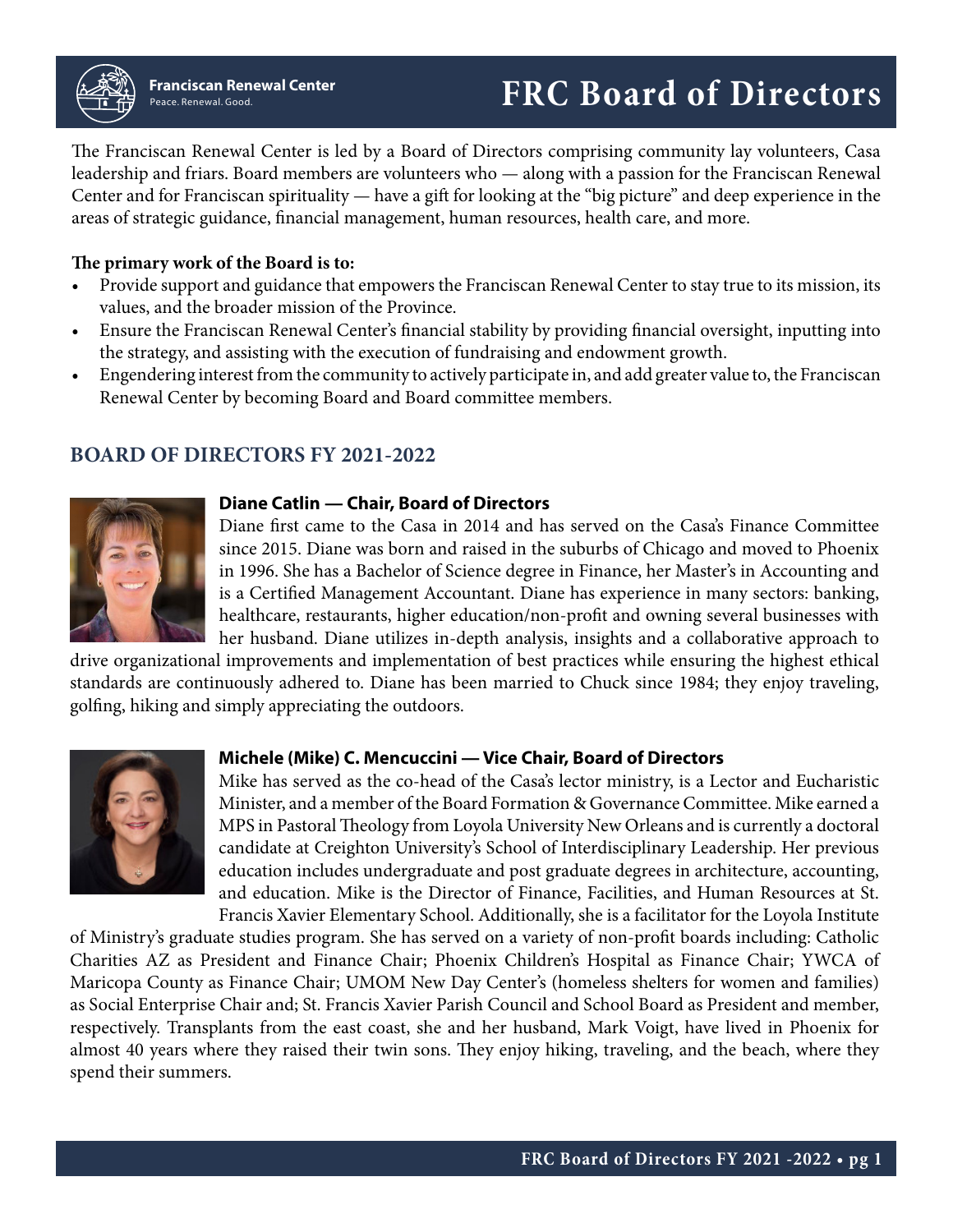

## **Steve O'Neill — Treasurer, Board of Directors**

Steve is a member of the Casa Board of Directors having previously served on four committees and subcommittees. He received an undergraduate degree in electrical engineering form Rose-Hulman Institute. Steve's career began with 29 years at General Electric with multiple assignments in Engineering, Sales, Strategic Planning, and General Management. After a two-year stay at Rapistan as Senior Vice-President, his team acquired Pinnacle Automation, a material handling software and hardware company. Steve sold

the company in 2000 and retired to Scottsdale. Currently he serves on the Board of Directors for the Honor Health Foundation. Steve and his wife, Jan, have been attending the Casa for two years. He has "inherited" Jan's two children and six grandchildren.



#### **Mary Warren — Secretary, Board of Directors**

Mary graduated from RCIA at the Casa in 2006 and has been an EM since 2007 and a bread baker until the move to the new church. She served on the Board Formation and Governance Committee (2012- 2015) and currently serves on the Sustainability Committee and crochets for the Wrapped in Love ministry. She has a PhD (Sociology, ASU) and is endorsed as an Infant Mental Health Mentor for Policy (IMH-E®(IV-P). She currently teaches Cross-Cultural Understanding and Law, Policy and Advocacy in

the online Infant and Early Childhood Development PhD program of Fielding Graduate University (2013 to present).



## **Fr. Daniel Barica, OFM**

#### **Rector, Our Lady of the Angels Church at the Franciscan Renewal Center**

Fr. Daniel was born in Riverside (Chicago) Illinois in 1961, the third of four children born to Joseph and Margaret Barica, of Czech heritage. The family moved to Hollywood, Florida in 1968, where most of his schooling took place. Daniel holds a B.A. in Art from Florida Atlantic University ('83) with a concentration in photography and an M.A. in Landscape Architecture from the University of Georgia ('88). Fr. Daniel joined the Saint Barbara

Province of Franciscans, entering postulancy in Portland, Oregon in 1991, after spending the summer of 1991 at the Casa as a Covenant Worker. His education continued with the Franciscans with an M.Div. degree from the Franciscan School of Theology in 1998. His solemn profession into the Franciscan order was in August, 1998, and he was ordained a priest in 1999 at Mission Santa Barbara. Ministry assignments included time at St. Barbara parish before his ordination, then at St. Francis of Assisi parish in Los Angeles (2001-2006) where he became pastor in 2003. He returned to St. Barbara Parish at the Mission as pastor from 2006-2012. Fr. Daniel was assigned to Sts. Simon & Jude Church in Huntington Beach from 2012-2020. He became Rector of Our Lady of the Angels Church at the Franciscan Renewal Center in the summer of 2020. Daniel spends most of his free time learning new things to cook, as well as engaging nature through bird watching, gardening and photography, where he likes to "focus" his lens on the natural beauty of God's creation.

#### **Bruce Kelly**

Bruce Kelley was born in Boston, received a Bachelor of Arts degree from Boston College and a Juris Doctor from the University of Notre Dame. He has served on the Casa's Finance Committee for several years. Bruce began his professional career as a corporate attorney in New York City, moved to Phoenix in 1978 and spent a number of years first as an attorney specializing in state and local government finance and later as an investment banker concentrating primarily in the health care area, specializing in mergers and acquisitions, affiliations and joint ventures involving nonprofit and governmental healthcare entities, as well as underwriting and financial advisory services. Bruce retired in 2018 but continues to work with hospitals on a consulting basis. Bruce is married to Mary Ann, has two step children in Phoenix and Austin, and enjoys golf and fly fishing.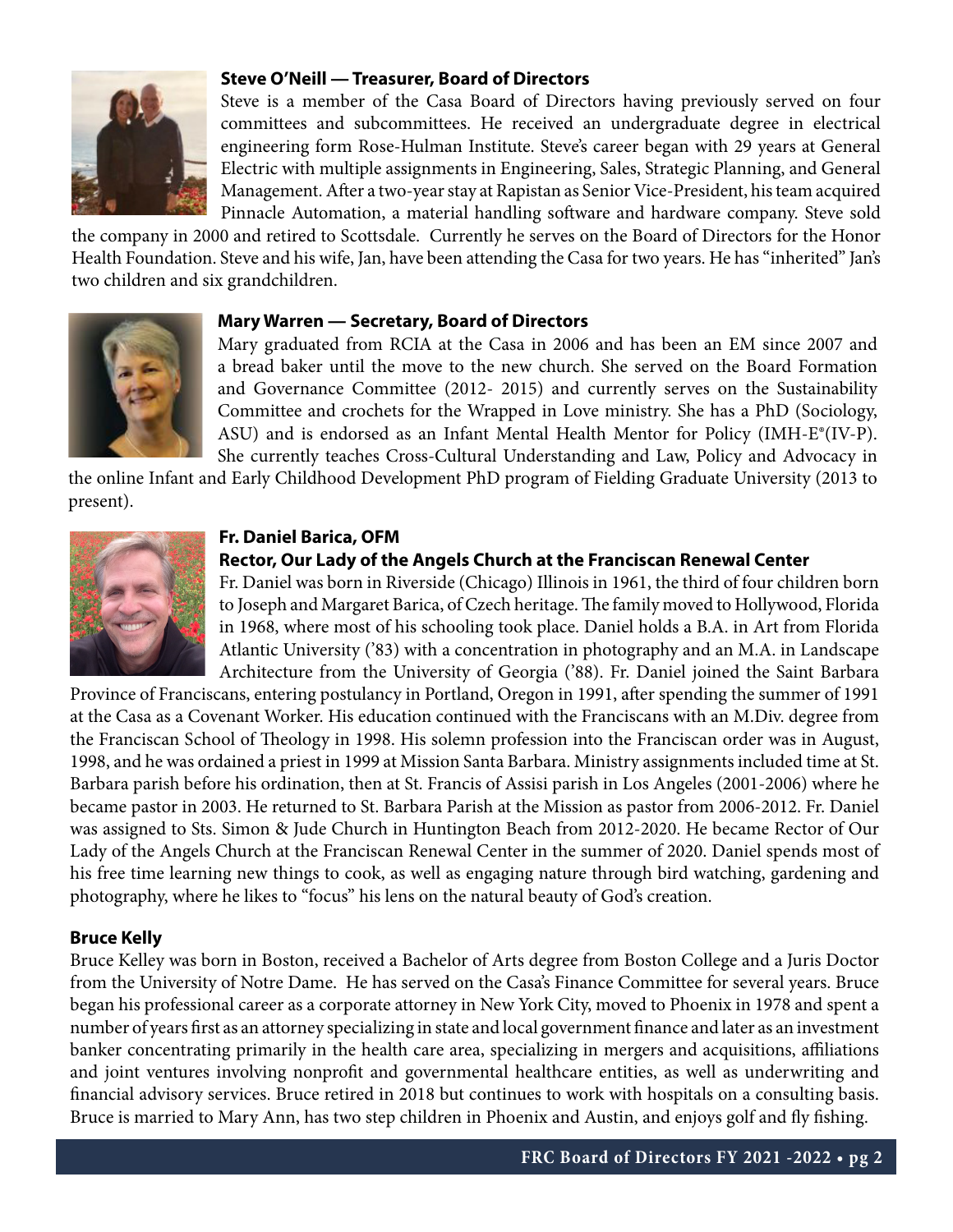## **Susan Pitts**



Susan was raised and educated in Mississippi, Louisiana and Alabama, earning degrees in Biology and Chemistry from Mississippi University for Women in 1972 and a Physician's Assistant Certification (with a specialty in Pathology) from the University of Alabama in Birmingham in 1975. She worked in Pathology for 42 years before retiring in 2016. The last ten years of her career were spent as the Administrative Director of Clin-Path Diagnostics, a private pathology laboratory in Tempe, AZ. Susan moved to Scottsdale

in 1997 after having gone through the RCIA program in Louisiana in 1996. She first attended St. Patrick in Scottsdale, where she was a lector and active in the RCIA program. She has been at the Casa since 2006 and has served as an EM since 2008. She has been a member of the Board Formation and Governance committee since 2016, and recently participated in the Casa's 2020-24 strategic planning process. Susan currently volunteers for Duet. Additionally, she enjoys traveling, fly fishing, rock climbing and spending time with friends and family, including her beloved dog, Trudy.



#### **Michael West**

Born in Spokane, WA, Mike was 12 when his family moved to Phoenix for his mother's health. He enrolled in the US Marine Corps Officer Candidate School (Quantico) after graduating from Brophy College Prep and the University of Arizona. He served with the Third Marine Division in Viet Nam as a Platoon Commander and Company Commander for which he received a number of commendations and citations. After his marriage to Margy in 1969, the Wests moved to Phoenix, where Mike began his career in financial

services in Phoenix and Southern California. During this period he served as president and CEO of two independent bank holding companies, and was a founding director of the California Community Reinvestment Corporation. In "retirement," Mike served on the San Diego Diocesan Finance Council, eventually becoming its Chief Financial Officer until his retirement in 2016 at which time Mike and Margy returned to Scottsdale. The Wests have two children and two grandchildren. Mike was recently elected to serve as an area Director for the Marine Scholarship Foundation.

## **EX-OFFICIO DIRECTOR**



#### **Charles Brown**

#### **Executive Director, Franciscan Renewal Center**

Charles serves as a voting member of the FRC Board of Directors. He was hired on November 9, 1998 as General Manager forming a collaborative leadership model with Executive Director Fr. Joe Schwab. Charles became the Executive Director on May 1, 2021, when Fr. Joe stepped down from the position. He graduated from Fort Lewis College, Durango, Colorado in 1984 with a BA in Business Administration. He immediately began

his management career with Kmart Corporation, was promoted to General Manager in 1988 in Vista, California, and was continually promoted to larger volume stores in a variety of locations throughout California. After his 14 year successful retail management career, he choose to transition his skills to better align with his faith and spirituality as well as spending more time with his daughters. Charles furthered his education by attending Harvard on scholarship and the ASU non-profit extension. He has served as Chair of the Retreat Directors Committee for the Province of St. Barbara for ten years. Charles completed the two-year certification training and education as a spiritual director. He is a father of two lovely and faithful daughters, Amber and Bridget. He enjoys his lake cabin in Durango, fitness, travel, art and always being a lifelong learner.